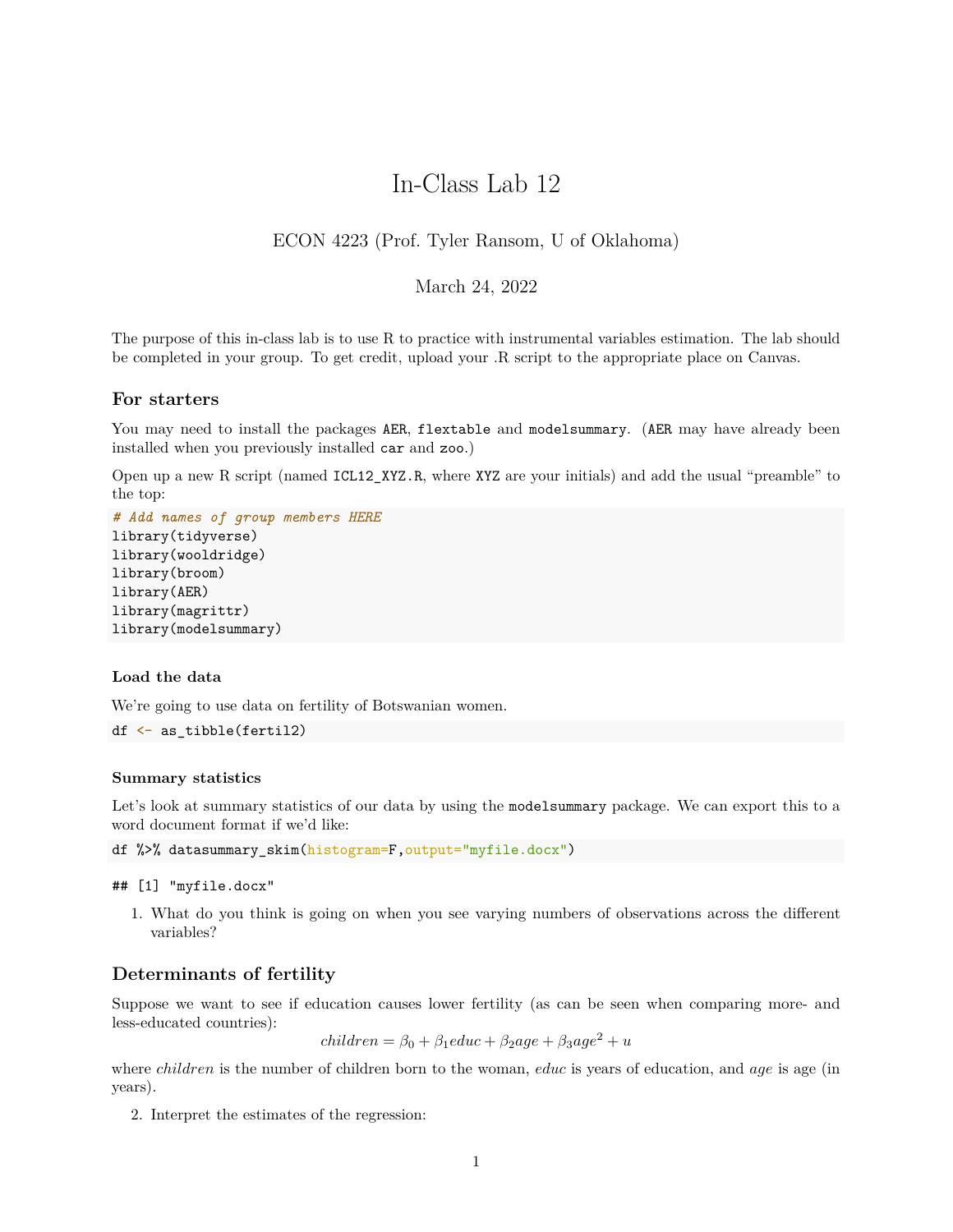|                     | Model 1     |
|---------------------|-------------|
| (Intercept)         | –4.138      |
|                     | (0.241)     |
| educ                | $-0.091$    |
|                     | (0.006)     |
| age                 | 0.332       |
|                     | (0.017)     |
| $I(age^2)$          | $-0.003\,$  |
|                     | (0.000)     |
| Num.Obs.            | 4361        |
| R2                  | 0.569       |
| R <sub>2</sub> Adj. | 0.568       |
| AIC                 | 15681.2     |
| ВIС                 | 15 713.1    |
| Log.Lik.            | $-7835.592$ |
| F                   | 1915.196    |

est.ols <- lm(children ~ educ + age + I(ageˆ2), data=df)

(Note: include I(ageˆ2) puts the quadratic term in automatically without us having to use mutate() to create a new variable called age.sq.)

We can also use modelsummary to examine the output. It puts the standard errors of each variable in parentheses under the estimated coefficient.

modelsummary(est.ols)

#### **Instrumenting for endogenous education**

We know that education is endogenous (i.e. people choose the level of education that maximizes their utility). A possible instrument for education is *f irsthalf*, which is a dummy equal to 1 if the woman was born in the first half of the calendar year, and 0 otherwise.

Let's create this variable:

```
df \frac{1}{2} <>% mutate(firsthalf = mnthborn<7)
```
We will assume that *f irsthalf* is uncorrelated with *u*.

3. Check that *f irsthalf* is correlated with *educ* by running a regression. (I will suppress the code, since it should be old hat) Call the output est.iv1.

#### **IV estimation**

Now let's do the IV regression:

est.iv  $\le$  ivreg(children  $\sim$  educ + age + I(age<sup> $2$ </sup>) | firsthalf + age + I(age<sup> $2$ </sup>), data=df)

The variables on the right hand side of the | are the instruments (including the *x*'s that we assume to be exogenous, like  $age)$ . The endogenous x is the first one after the  $\sim$ .

Now we can compare the output for each of the models:

modelsummary(list(est.ols,est.iv1,est.iv))

We can also save the output of modelsummary () to an image, a text file or something else: